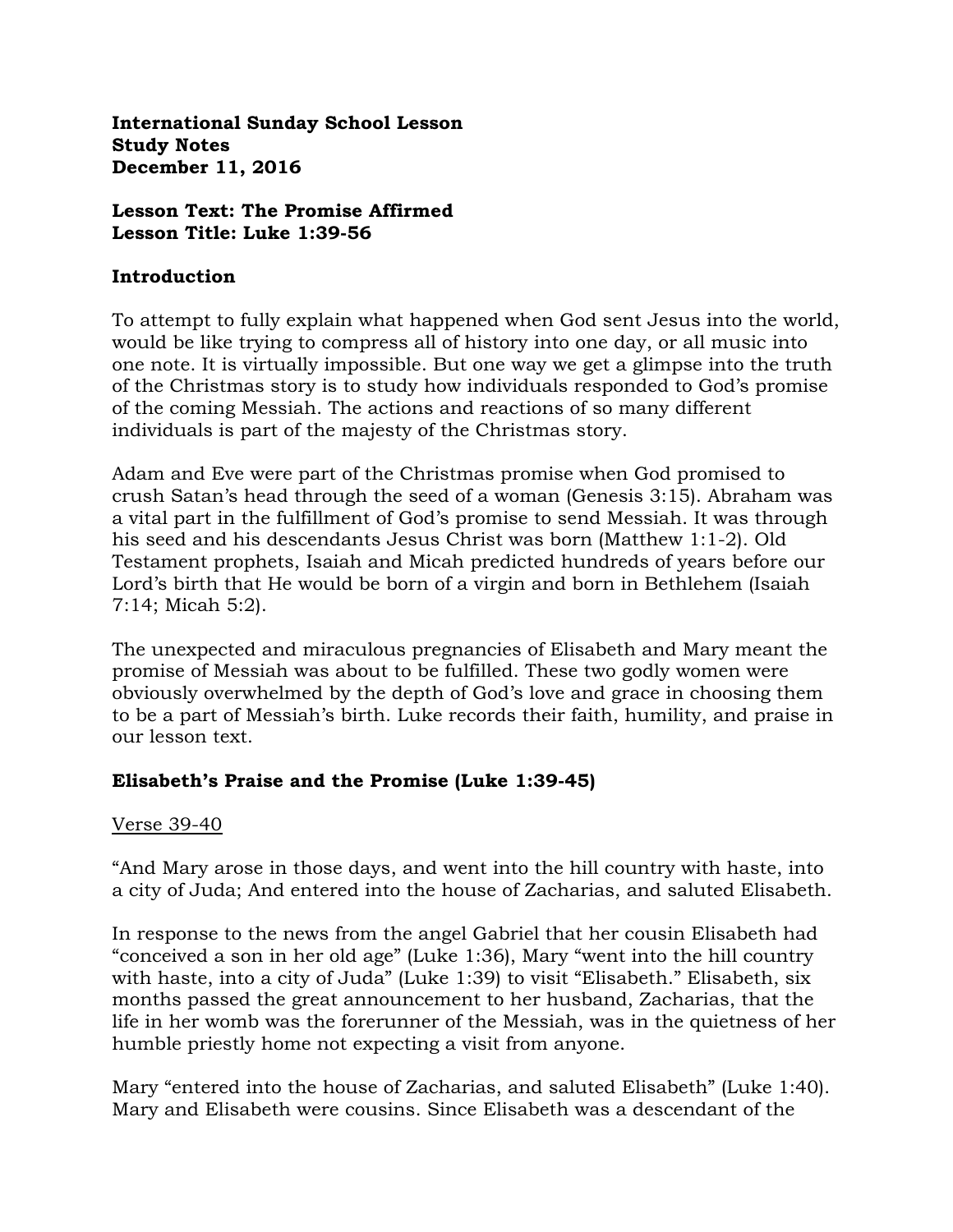priestly line of Aaron, Mary must have been related to Elisabeth through her mother, who would have also been a descendant of Aaron. But the conversation on this occasion would not be about family ties. It would be about something much more wonderful. The coming of the promised Messiah.

## Verse 41-42

"And it came to pass, that, when Elisabeth heard the salutation of Mary, the babe leaped in her womb; and Elisabeth was filled with the Holy Ghost: And she spake out with a loud voice, and said, Blessed art thou among women, and blessed is the fruit of thy womb."

As Mary was telling Elisabeth the good news she was carrying the Messiah, Elisabeth's son, John the Baptist, "leaped in her womb" (Luke 1:41,44). Some are inclined to dismiss such an event as just the natural movement of the baby in a mother's womb. What is happening is a significant meeting of two mothers. As the Holy Seed within the womb of Mary (Jesus Christ) was brought close to the unborn forerunner (John the Baptist) there was a spiritual connection and spiritual consciousness that connected like two magnets.

When "the babe leaped" for joy in Elisabeth's womb, she "was filled with the Holy Ghost" (Luke 1:41) which presents the amazing change which had taken place in her life. A sad barren wife of a priest is now the glad expectant mother of the forerunner of Christ!

"Blessed is the fruit of thy womb" (Luke 1:42) indicates Elisabeth's praise is not limited to Mary. She immediately recognizes why Mary is blessed. It is because of Jesus Christ, the babe in her womb. The word "blessed" (Luke 1:42) as used in reference to the babe in Mary's womb means Mary stands out from all other women not just because she is Mary, but because of the "fruit of her womb" (Luke 1:42). "Fruit" (Luke 1:42) is a word emphasizing life. Through the "fruit" of Mary's womb all humanity can now find life.

Elisabeth is in the presence of the Lord and she knows it. Her six-month-old unborn babe knows he is in the presence of the Lord and Mary knows she is in the presence of the Lord. The Holy Ghost is there to verify the presence of the Lord. The Lord Himself was there, the promised Messiah, the Savior of the world.

### Verse 43

"And whence is this to me, that the mother of my Lord should come to me?"

Elisabeth's praise progresses in the form of a question, "And whence is this to me, that the mother of my Lord should come to me?" This is a profound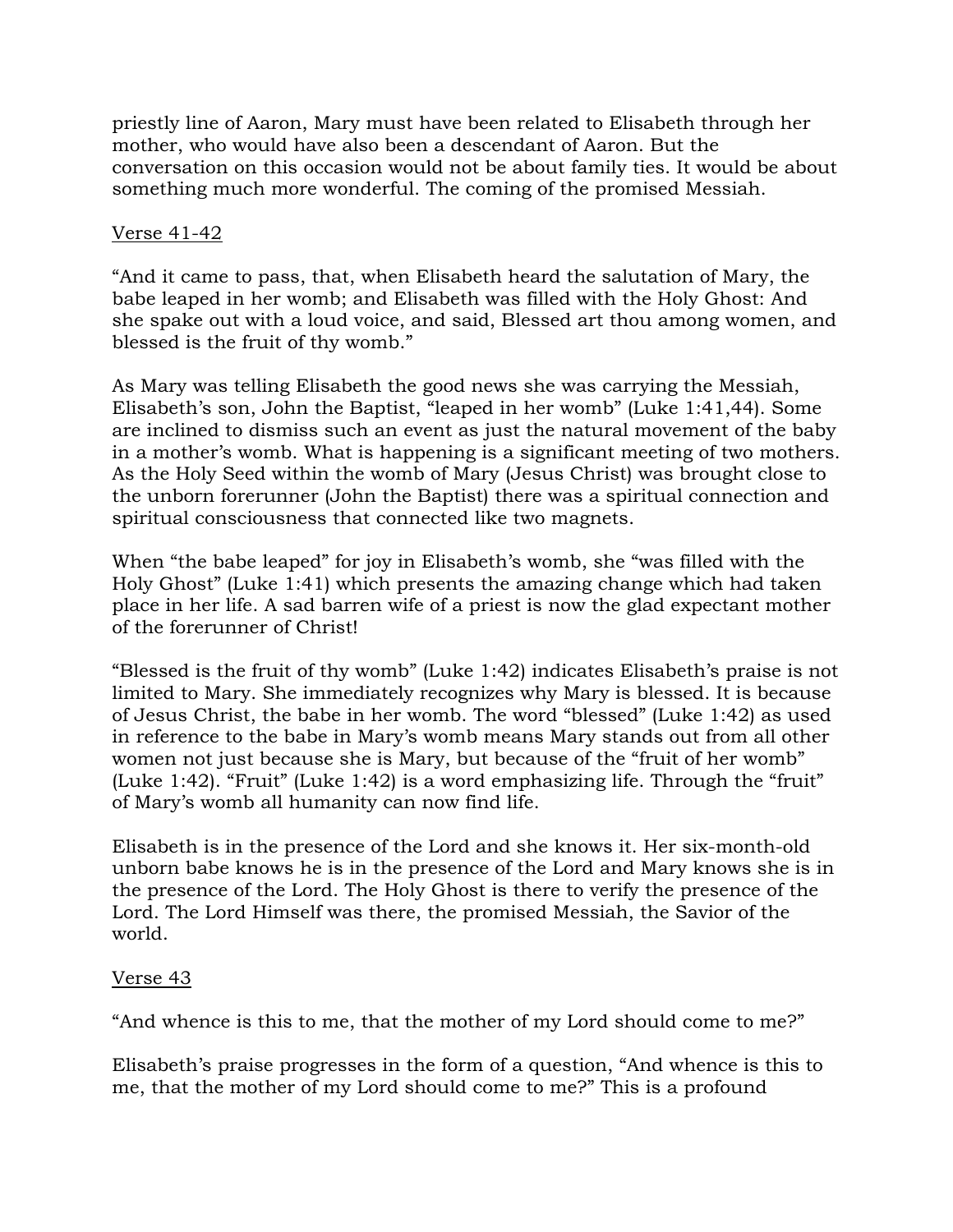expression of Elizabeth's confidence that Mary's Child would be the long hoped for Messiah, the one whom even David called "Lord" (Luke 20:44).

Elizabeth's grasp of the situation was extraordinary, considering the atmosphere of mystery that overshadowed all these events (Luke 2:19). She greeted Mary not with skepticism but with joy. She understood the response of the child in her own womb. She seemed to comprehend the immense importance of the Child who Mary was carrying. All of this must be attributed to the illuminating work of the Spirit (Luke 1:41).

## Verse 44

"For, lo, as soon as the voice of thy salutation sounded in mine ears, the babe leaped in my womb for joy."

Elisabeth's praise continues as she describes the events of what happened when she heard Mary's voice. Elisabeth makes it clear "the babe leaped" and his leaping was a result of his "joy" over Mary's Son, the Lord Jesus Christ.

## Verse 45

"And blessed is she that believed: for there shall be a performance of those things which were told her from the Lord."

Elisabeth offers an additional word of praise when she said, "And blessed is she that believed: for there shall be a performance of those things which were told her from the Lord" (Luke 1:45). The emphasis on this aspect of Elisabeth's praise is "believing." Because Mary believed what God was doing, she was "blessed." Because Mary believed, "there shall be a performance of those things which were told her from the Lord" (Luke 1:45).

# **Mary's Praise and the Promise (Luke 1:46-56)**

# Verse 46-47

And Mary said, My soul doth magnify the Lord, And my spirit hath rejoiced in God my Saviour."

The words "soul" and "spirit" are synonymous and speak of the inner person. Mary is referring to her whole inner being. "Magnify" does not mean Mary is going to make the Lord larger in size. It means she is praising and adoring Him for Who He is (Psalm 34:3; 69:30).

Mary "rejoiced" in God as her Saviour which has reference to the spiritual joy she is experiencing for her part in God's redemptive plan. She responds to God's plan and promises by worshipping Him personally and publicly. Mary's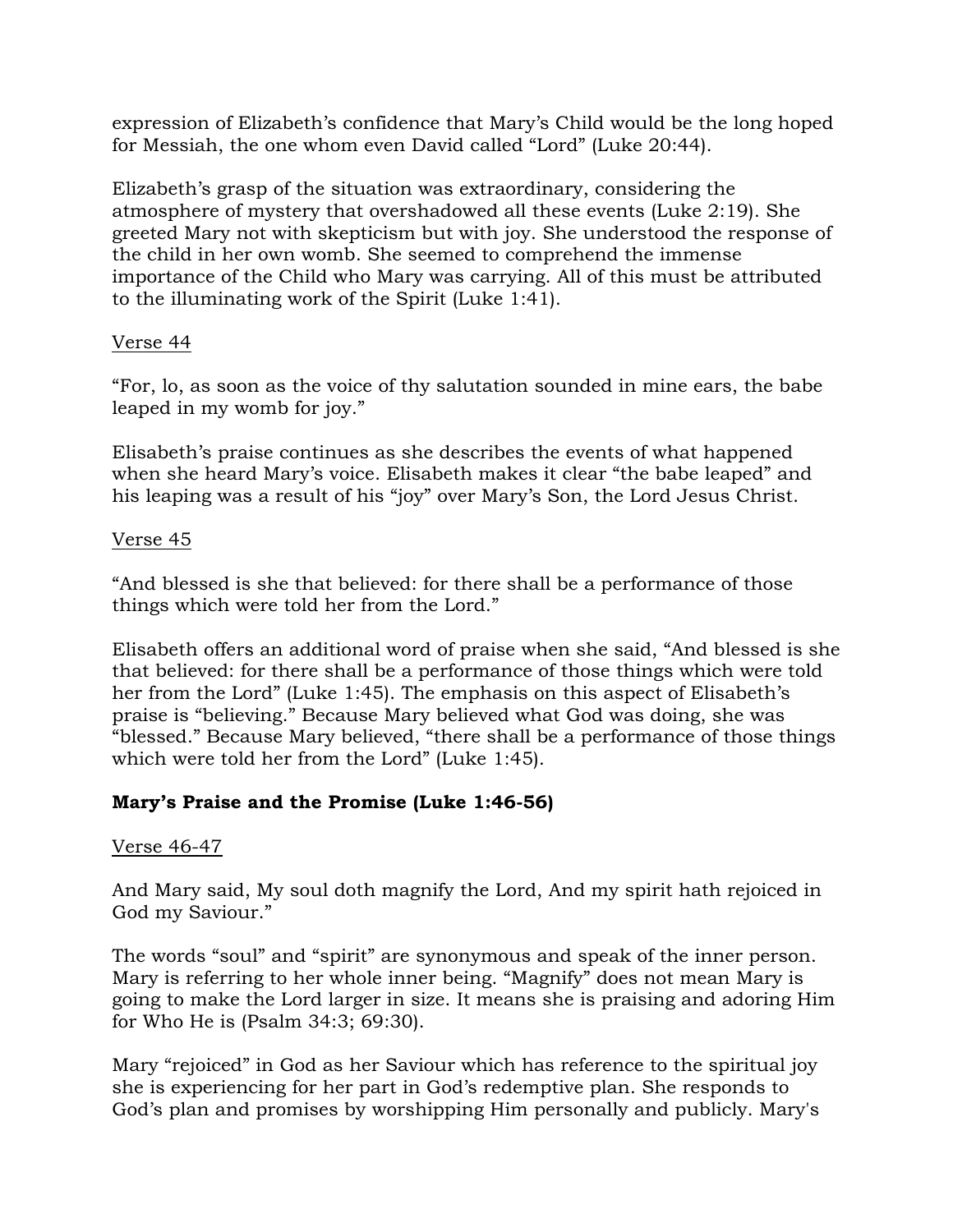expression of what she feels in her heart is joy (Luke 1:46-47). She mentions what God has done specifically for her as an individual (Luke 1:48-49). He "regarded her lowliness," did great things for her, and gave her an enduring reputation for blessedness (Luke 1:48).

### Verse 48-49

"For he hath regarded the low estate of his handmaiden: for, behold, from henceforth all generations shall call me blessed. For he that is mighty hath done to me great things; and holy is his name."

"For he hath regarded the low estate of his handmaiden" means the Lord regarded her lowliness and humility. The only people who can truly be used of the Lord are people like Mary who acknowledge their "low estate." The Lord also did "great things for her," and gave her an enduring reputation for blessedness "from all generations." Mary is overwhelmed by the fact the Lord would use her in His great promise and plan of salvation.

Think about the four glorious words, "For he…to me." God is a "mighty" God. No one who knew the God of the Old Testament would question Mary's statement, "For he…to me." The prophet Jeremiah said, *"…the Great, the Mighty God, the Lord of hosts, is his name, Great in counsel, and mighty in work"* (Jeremiah 32:18b-19a). The words "to me" indicate Mary is thinking about this "mighty God" and what He has done for her.

Verse 50

"And his mercy is on them that fear him from generation to generation."

Mary not only magnified God's mighty power in verse 49, she also magnified His "mercy." "And his mercy is on them that fear him from generation to generation" speaks of the ongoing faithfulness of God to save sinners in every generation. The "mercy" of God was not limited to Mary's generation. God had been merciful prior to Mary's day and she believes He will be merciful in generations to come. You and I today can worship and praise the Lord because of the "mercy" of God to sinful man.

Christmas was a promise fulfilled and it is a promise still being fulfilled every time a sinner trusts Christ for salvation. Mary, as a descendant of Abraham, is now reaping the benefits of a promise that was made to her forefathers many centuries before she was born. Each of us who know Christ as Savior are reaping the benefits of those same promises.

# Verse 51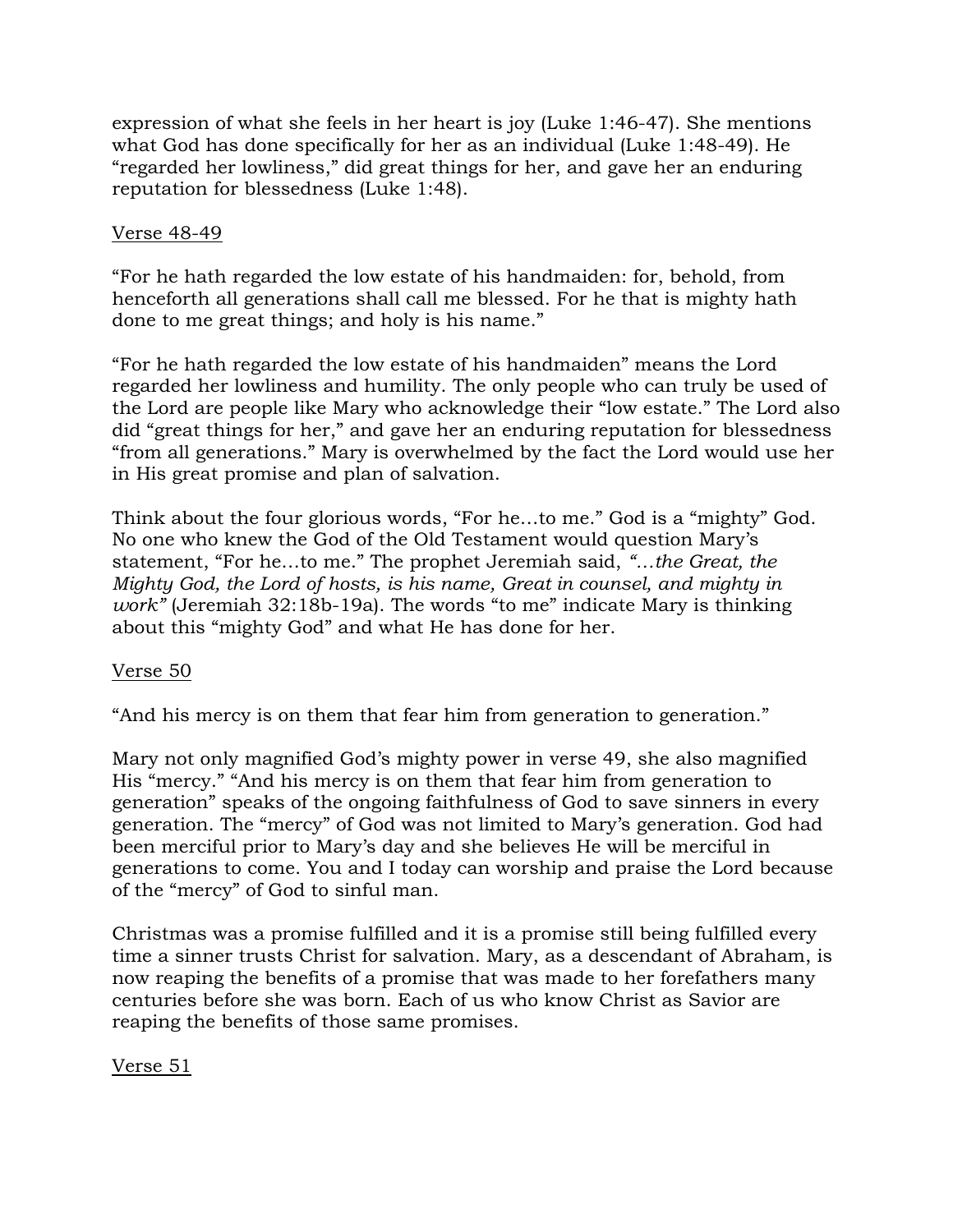"He hath shewed strength with his arm; he hath scattered the proud in the imagination of their hearts."

Praise for the fulfilled promise of Messiah is more than emotions. Mary has a good knowledge of the history of Israel. "He hath shewed strength…put down the mighty from their seats…exalted them of low degree…holpen his servant Israel" (verses 51-53) are all phrases and statements of God's aid to individuals and the nation of Israel in the past. Do not dismiss the possibility that Mary's statements also refer to the present as well as the past. It is possible she may have been thinking about what God was presently doing. "Shewed strength with his arm" could also refer to the way in which God was sending His Son into the world! That is as strong or stronger than God giving Abraham and Sarah a son, His parting of the Red Sea, or dividing the Jordan River (Genesis 21, Exodus 14, Joshua 3). God is sending His Son through the womb of a virgin! That is strength!

"He hath scattered the proud in the imagination of their hearts" could possibly refer to the manner in which God sent His Son into the world. Christ would not be born in a king's palace but rather among the lowly. That would "scatter" the proud in their "imagination" or "way of thinking!" Man is always looking for God to do things our way or in keeping with our thinking. God is not limited to our way of thinking (Isaiah 55:8-9).

# Verse 52

"He hath put down the mighty from their seats, and exalted them of low degree."

When Mary said, "He hath put down the mighty from their seats, and exalted them of low degree," it is possible she was thinking of the Pharaoh's and Nebuchadnezzar's of the Old Testament in comparison with people like Joseph, Esther, and others. Also, Mary could be thinking of the future and how Jesus, although humbled to come into this world, would one day be exalted back to the right hand of God (Philippians 2:6-9). Either way, God takes His own who are weak and gives them power.

### Verse 53

"He hath filled the hungry with good things; and the rich he hath sent empty away."

"He hath filled the hungry with good things; and the rich he hath sent empty away" is Mary quoting from Psalm 107:9, *"For he satisfieth the longing soul, and filleth the hungry soul with goodness."* No doubt hundreds of thoughts were flooding Mary's mind and heart concerning how the Lord had provided food and water for His children Israel. The long journey from Egypt to Canaan and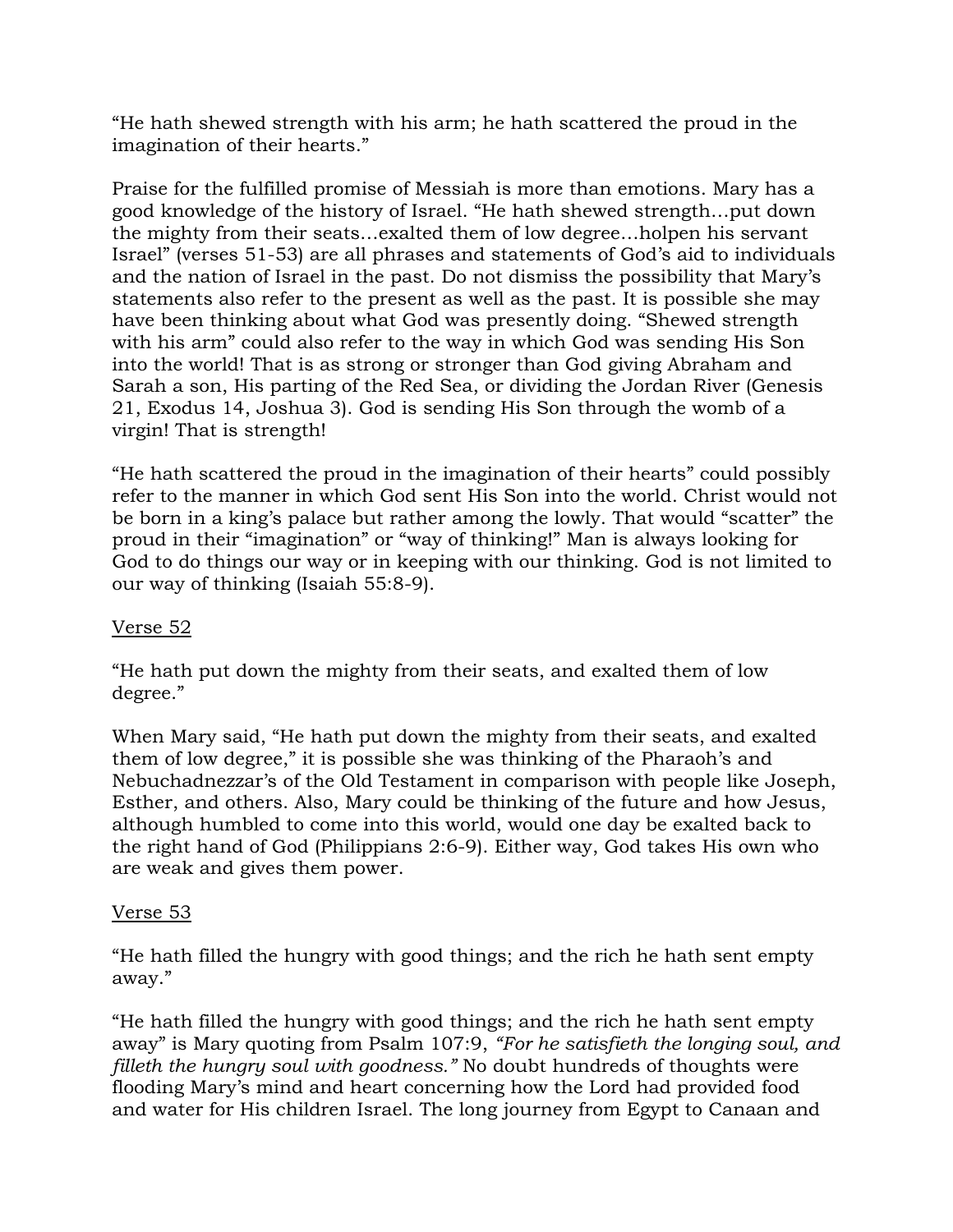the long journey from Babylon to Judah are just two notable events in which God provided for His own. Mary possesses biblical knowledge which is the basis of true faith, worship and praise.

## Verse 54-55

"He hath holpen his servant Israel, in remembrance of his mercy; As he spake to our fathers, to Abraham, and to his seed for ever."

"Holpen" means "laid hold on to help." When Israel fell on hard times, God took hold of her to help. Israel had never been in more difficult times politically and spiritually than at this moment in history. Mary believes God is helping her in fulfilling His promise to send Messiah. God is speaking and working now in ways never before seen. Mary is a part of His divine work and as a result she offers her heart felt worship.

"In remembrance of his mercy" is a statement indicating when God remembers his promises, He takes actions. The word "remembrance" does not mean God forgets. It means God keeps His promises at exactly the right time.

"Throughout the Old Testament, God is frequently described as "remembering" His covenant with His people and acting to save them (Genesis 8:1; 19:29; 30:22; Exodus 2:24; 6:5: Psalm 105:8, 42). The reference to "his servant Israel indicates what God has done will benefit not only Mary, but the entire nation." (Standard Lesson Commentary 2011-2012).

"As he spake to our fathers, to Abraham and his seed for ever" connects what God is doing in the life of Mary with the promises of God to Abraham. The promises God made to Abraham and his descendants are forever according to Genesis 17:7, *"And I will establish my covenant between me and thee and thy seed after thee in their generations for an everlasting covenant, to be a God unto thee, and to thy seed after thee."* Keep in mind in Mary's day, the promises made to Abraham were a long time in coming. But God is keeping His promises. Things are happening "according to God's Promise" and Mary is affirming the promises as she worships.

### Verse 56

"And Mary abode with her about three months, and returned to her own house."

Mary stayed with Elizabeth for about three months, apparently until John was born. She then "returned to her own house." There would be much to talk about once she returned. The words "her own house" indicates she was still living at her home and was not yet married to Joseph.